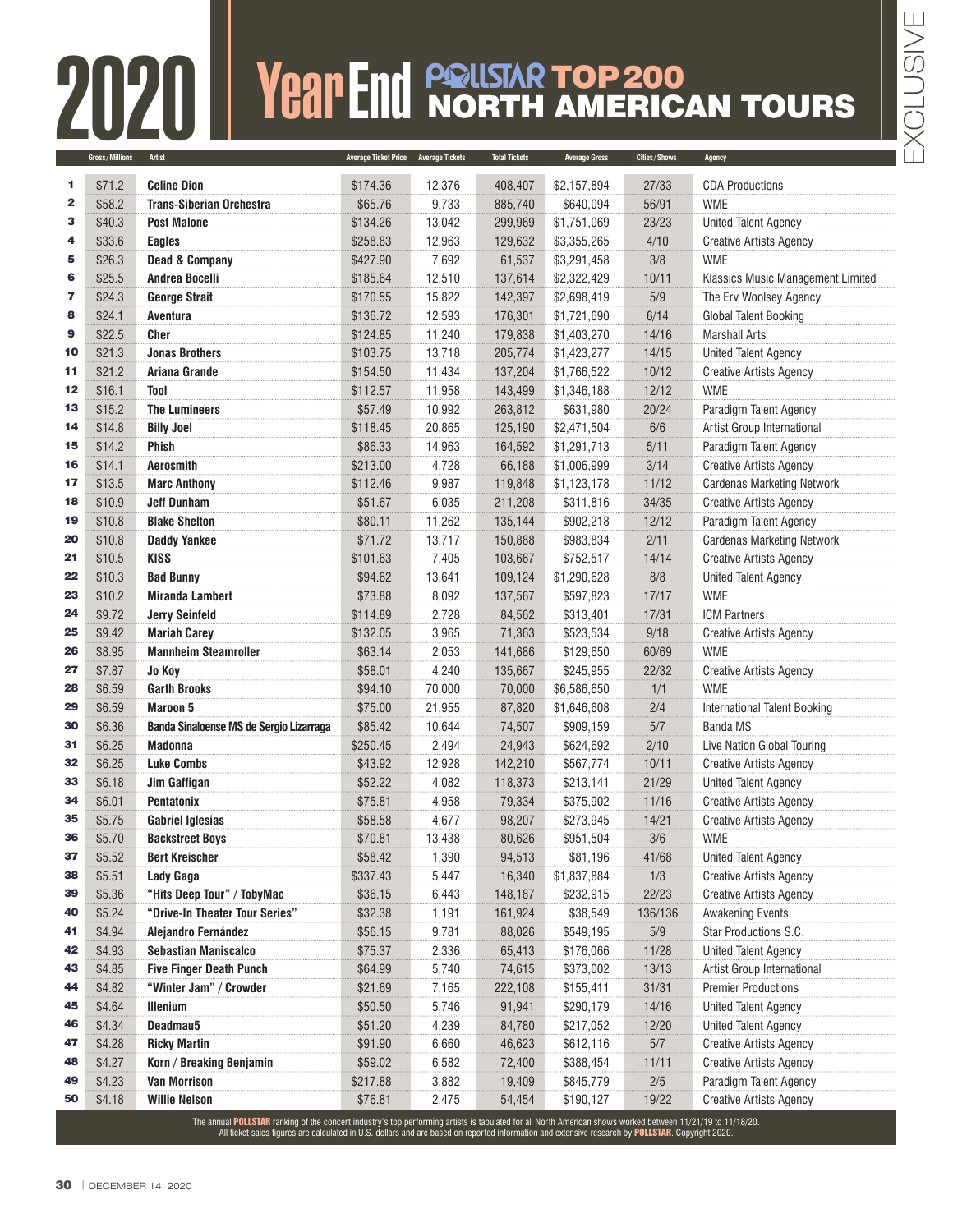## **200 Spaces/Autillons:**<br>Altist American Transport Tried Price Average Tickets Total Trices Average Gross Cities/Shows Agency

|     |                | 2020                            |                             |                        |                      |                      |              | VeapEnd PRISTAR TOP 200               |
|-----|----------------|---------------------------------|-----------------------------|------------------------|----------------------|----------------------|--------------|---------------------------------------|
|     | Gross/Millions | <b>Artist</b>                   | <b>Average Ticket Price</b> | <b>Average Tickets</b> | <b>Total Tickets</b> | <b>Average Gross</b> | Cities/Shows | Agency                                |
|     | \$4.16         | <b>Christina Aguilera</b>       | \$102.39                    | 3,697                  | 40,667               | \$378,539            | 7/11         | <b>Creative Artists Agency</b>        |
| 52  | \$4.08         | <b>Shania Twain</b>             | \$128.99                    | 3,950                  | 31,599               | \$509,500            | 4/8          | <b>Creative Artists Agency</b>        |
|     | \$3.98         | <b>Jason Aldean</b>             | \$93.40                     | 7,103                  | 42,618               | \$663,438            | 4/6          | <b>WME</b>                            |
|     | \$3.97         | <b>Brantley Gilbert</b>         | \$49.11                     | 4,755                  | 80,828               | \$233,493            | 17/17        | <b>Creative Artists Agency</b>        |
|     | \$3.84         | <b>Shawn Mendes</b>             | \$78.42                     | 12,250                 | 48,998               | \$960,588            | 3/4          | Paradigm Talent Agency                |
|     | \$3.83         | <b>Rex Orange County</b>        | \$39.15                     | 3,261                  | 97,817               | \$127,664            | 24/30        | <b>WME</b>                            |
|     | \$3.76         | Maná                            | \$94.38                     | 13,294                 | 39,881               | \$1,254,599          | 3/3          | Angelo Medina Group                   |
|     | \$3.59         | Shin Lim                        | \$76.69                     | 1,266                  | 46,840               | \$97,083             | 17/37        | <b>Celebrity Talent International</b> |
|     | \$3.54         | <b>Zac Brown Band</b>           | \$67.09                     | 8,802                  | 52,813               | \$590,533            | 6/6          | <b>WME</b>                            |
|     | \$3.38         | <b>Bob Dylan</b>                | \$108.82                    | 2,827                  | 31,099               | \$307,646            | 3/11         | <b>Creative Artists Agency</b>        |
|     | \$3.38         | Café Tacvba                     | \$38.45                     | 17,599                 | 87,997               | \$676,704            | 5/5          | <b>WME</b>                            |
|     | \$3.37         | MercyMe                         | \$45.15                     | 5,331                  | 74,636               | \$240,713            | 14/14        | <b>WME</b>                            |
|     | \$3.27         | "90's Pop Tour" / 0V7           | \$43.05                     | 15,205                 | 76,026               | \$654,582            | 4/5          | BOB <sub>O</sub>                      |
|     | \$3.18         | <b>Straight No Chaser</b>       | \$52.39                     | 2,245                  | 60,611               | \$117,602            | 21/27        | <b>ICM Partners</b>                   |
|     | \$3.16         | <b>Little Big Town</b>          | \$75.98                     | 2,599                  | 41,584               | \$197,470            | 10/16        | <b>Creative Artists Agency</b>        |
|     | \$3.15         | <b>Jill Scott</b>               | \$92.21                     | 2,848                  | 34,173               | \$262,580            | 12/12        | CLG - Cara Lewis Group                |
|     | \$3.05         | <b>Trevor Noah</b>              | \$61.95                     | 7,038                  | 49,268               | \$436,002            | 7/7          | <b>Creative Artists Agency</b>        |
|     | \$2.94         | <b>Rod Stewart</b>              | \$149.81                    | 3,273                  | 19,638               | \$490,332            | 3/6          | Artist Group International            |
|     | \$2.83         | <b>The Chainsmokers</b>         | \$61.12                     | 9,250                  | 46,251               | \$565,418            | 5/5          | <b>Creative Artists Agency</b>        |
|     | \$2.82         | Slayer                          | \$85.32                     | 11,043                 | 33,128               | \$942,182            | 2/3          | <b>Pinnacle Entertainment</b>         |
|     | \$2.81         | <b>Tedeschi Trucks Band</b>     | \$82.24                     | 2,441                  | 34,175               | \$200,748            | 5/14         | Entourage Talent Assoc.               |
|     | \$2.76         | The Black Keys                  | \$84.94                     | 10,826                 | 32,478               | \$919,595            | 3/3          | <b>ICM Partners</b>                   |
|     | \$2.73         | <b>Omarion</b>                  | \$88.65                     | 5,141                  | 30,843               | \$455,681            | 6/6          | <b>Omarion Worldwide</b>              |
|     | \$2.72         | <b>Ron White</b>                | \$61.24                     | 1,852                  | 44,449               | \$113,418            | 21/24        | <b>Creative Artists Agency</b>        |
|     | \$2.70         | The Piano Guys                  | \$66.37                     | 2,551                  | 40,808               | \$169,269            | 14/16        | <b>ICM Partners</b>                   |
|     | \$2.64         | <b>Seventeen</b>                | \$112.35                    | 5,885                  | 23,540               | \$661,195            | 4/4          | <b>PLEDIS Entertainment</b>           |
|     | \$2.61         | <b>Tyler Childers</b>           | \$45.39                     | 2,876                  | 57,526               | \$130,559            | 13/20        | Paradigm Talent Agency                |
|     | \$2.56         | <b>Widespread Panic</b>         | \$93.87                     | 3,407                  | 27,259               | \$319,846            | 3/8          | Progressive Global Agency             |
|     | \$2.55         | <b>The Tenderloins</b>          | \$68.91                     | 6,170                  | 37,021               | \$425,216            | 4/6          | <b>United Talent Agency</b>           |
|     | \$2.54         | "Lit AF Tour" / Martin Lawrence | \$70.84                     | 8,981                  | 35,924               | \$636,214            | 4/4          | <b>ICM Partners</b>                   |
|     | \$2.53         | Journey                         | \$161.76                    | 3,904                  | 15,616               | \$631,518            | 1/4          | <b>Creative Artists Agency</b>        |
|     | \$2.53         | <b>Tame Impala</b>              | \$69.58                     | 12,097                 | 36,290               | \$841,673            | 2/3          | <b>Creative Artists Agency</b>        |
|     | \$2.52         | <b>Dermot Kennedy</b>           | \$35.82                     | 2,605                  | 70,325               | \$93,307             | 26/27        | <b>Creative Artists Agency</b>        |
|     | \$2.44         | <b>Charlie Wilson</b>           | \$83.61                     | 2,086                  | 29,204               | \$174,409            | 12/14        | <b>ICM Partners</b>                   |
|     | \$2.34         | <b>Keith Urban</b>              | \$161.00                    | 3,635                  | 14,540               | \$585,219            | 2/4          | <b>Creative Artists Agency</b>        |
|     | \$2.27         | <b>Chris Tucker</b>             | \$59.75                     | 2,239                  | 38,066               | \$133,801            | 17/17        | <b>United Talent Agency</b>           |
|     | \$2.26         | <b>Mike Epps</b>                | \$81.53                     | 3,966                  | 27,765               | \$323,374            | 6/7          | <b>Creative Artists Agency</b>        |
|     | \$2.23         | <b>Soda Stereo</b>              | \$42.13                     | 26,514                 | 53,028               | \$1,117,151          | 2/2          | Sony Music                            |
|     | \$2.22         | Il Volo                         | \$82.66                     | 3,353                  | 26,827               | \$277,199            | 8/8          | <b>Creative Artists Agency</b>        |
|     | \$2.17         | <b>Casting Crowns</b>           | \$42.97                     | 7,198                  | 50,386               | \$309,291            | 7/7          | Jeff Roberts & Associates             |
|     | \$2.15         | <b>Nate Bargatze</b>            | \$49.83                     | 1,169                  | 43,241               | \$58,231             | 32/37        | <b>United Talent Agency</b>           |
|     | \$2.14         | <b>Eric Church</b>              | \$82.50                     | 12,958                 | 25,915               | \$1,069,003          | 1/2          | <b>WME</b>                            |
|     | \$2.08         | <b>Ana Gabriel</b>              | \$93.70                     | 5,558                  | 22,232               | \$520,769            | 4/4          | <b>Cardenas Marketing Network</b>     |
|     | \$2.03         | For King & Country              | \$40.60                     | 1,852                  | 50,017               | \$75,215             | 27/27        | Jeff Roberts & Associates             |
|     | \$1.99         | <b>Tony Bennett</b>             | \$98.94                     | 1,825                  | 20,074               | \$180,561            | 11/11        | <b>Creative Artists Agency</b>        |
|     | \$1.98         | <b>The Strokes</b>              | \$126.70                    | 15,619                 | 15,619               | \$1,978,866          | 1/1          | Artist Group International            |
|     | \$1.96         | <b>Eros Ramazzotti</b>          | \$73.61                     | 4,449                  | 26,694               | \$327,484            | 6/6          | <b>Paramount Entertainment</b>        |
|     | \$1.95         | <b>Maluma</b>                   | \$61.62                     | 5,279                  | 31,672               | \$325,262            | 5/6          | C2C / WK Entertainment                |
|     | \$1.92         | <b>SuperM</b>                   | \$66.34                     | 9,670                  | 29,009               | \$641,528            | 3/3          | MN <sub>2</sub> S                     |
| 100 | \$1.88         | <b>Anuel AA</b>                 | \$76.18                     | 8,237                  | 24,712               | \$627,511            | 3/3          | MN <sub>2</sub> S                     |

The annual **POLLSTAR** ranking of the concert industry's top performing artists is tabulated for all North American shows worked between 11/21/19 to 11/18/20.<br>All ticket sales figures are calculated in U.S. dollars and are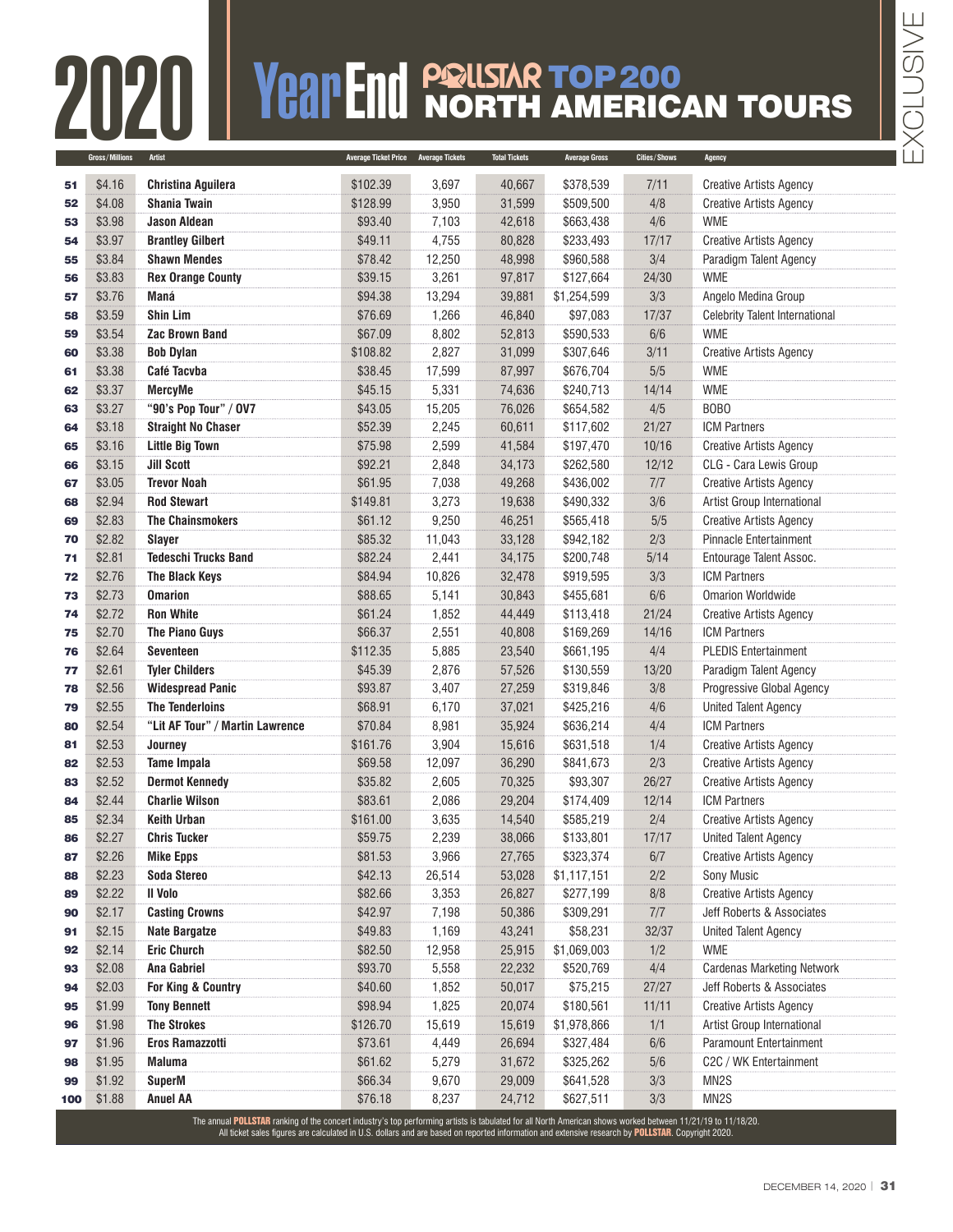## **FRANCE SCRIPTION CONSULTER AMERIC** NORTH AMERICAN TOURS

|            | Gross/Millions   | Artist                                                                                                                                                      | <b>Average Ticket Price</b> | <b>Average Tickets</b> | <b>Total Tickets</b> | <b>Average Gross</b>  | Cities/Shows | Agency                                          |
|------------|------------------|-------------------------------------------------------------------------------------------------------------------------------------------------------------|-----------------------------|------------------------|----------------------|-----------------------|--------------|-------------------------------------------------|
| 101        | \$1.88           | <b>Billy Strings</b>                                                                                                                                        | \$27.08                     | 1,654                  | 69,452               | \$44,783              | 29/42        | <b>Crossover Touring</b>                        |
| 102        | \$1.86           | <b>Excision</b>                                                                                                                                             | \$52.30                     | 8,888                  | 35,552               | \$464.871             | 3/4          | <b>United Talent Agency</b>                     |
| 103        | \$1.85           | Michael W. Smith / Amy Grant                                                                                                                                | \$50.15                     | 5,257                  | 36,798               | \$263,655             | 7/7          | <b>Creative Artists Agency</b>                  |
| 104        | \$1.78           | <b>Los Angeles Azules</b>                                                                                                                                   | \$59.44                     | 4,992                  | 29,951               | \$296,730             | 5/6          | M&M Group                                       |
| 105        | \$1.77           | <b>Zeds Dead</b>                                                                                                                                            | \$62.06                     | 2,864                  | 28,636               | \$177,720             | 7/10         | Paradigm Talent Agency                          |
| 106        | \$1.76           | <b>Gwen Stefani</b>                                                                                                                                         | \$113.06                    | 3,874                  | 15,495               | \$437,970             | 2/4          | <b>WME</b>                                      |
| 107        | \$1.71           | <b>The Avett Brothers</b>                                                                                                                                   | \$63.62                     | 5,376                  | 26,882               | \$342,073             | 4/5          | New Frontier Touring                            |
| 108        | \$1.60           | <b>Cody Johnson</b>                                                                                                                                         | \$39.72                     | 5,763                  | 40,341               | \$228,929             | 7/7          | Red 11 Music                                    |
| 109        | \$1.57           | $Dan + Shay$                                                                                                                                                | \$61.35                     | 12,779                 | 25,558               | \$784,021             | 1/2          | <b>Creative Artists Agency</b>                  |
| 110        | \$1.56           | The Offspring / Sum 41                                                                                                                                      | \$59.72                     | 3,731                  | 26,119               | \$222,814             | 7/7          | X-ray Touring / Sound Talent Group              |
| 111        | \$1.51           | <b>Lindsey Stirling</b>                                                                                                                                     | \$72.08                     | 2,333                  | 20,999               | \$168,176             | 9/9          | <b>WME</b>                                      |
| 112        | \$1.48           | <b>Brandi Carlile</b>                                                                                                                                       | \$60.89                     | 2,696                  | 24,265               | \$164,166             | 4/9          | Paradigm Talent Agency                          |
| 113        | \$1.48           | <b>Fantasia</b>                                                                                                                                             | \$75.77                     | 3,249                  | 19,491               | \$246,135             | 6/6          | <b>ICM Partners</b>                             |
| 114        | \$1.48           | Jeezy                                                                                                                                                       | \$93.12                     | 7,926                  | 15,851               | \$738,052             | 2/2          | <b>United Talent Agency</b>                     |
| 115        | \$1.47           | <b>Hombres G</b>                                                                                                                                            | \$29.41                     | 8,348                  | 50,087               | \$245,532             | 6/6          | <b>Warner Music Latina</b>                      |
| 116        | \$1.46           | <b>Rodney Carrington</b>                                                                                                                                    | \$49.08                     | 1,650                  | 29,706               | \$80,998              | 16/18        | APA                                             |
| 117        | \$1.45           | <b>Stray Kids</b>                                                                                                                                           | \$136.03                    | 3,559                  | 10,676               | \$484,090             | 3/3          | MN <sub>2</sub> S                               |
| 118        | \$1.44           | Nick Cannon Presents "Wild 'N Out Live"                                                                                                                     | \$61.50                     | 11,719                 | 23,437               | \$720,717             | 2/2          | <b>Creative Artists Agency</b>                  |
| 119        | \$1.44           | "Comedy Laugh Fest" / D.L. Hughley                                                                                                                          | \$69.49                     | 6,905                  | 20,714               | \$479,792             | 3/3          | <b>United Talent Agency</b>                     |
| 120        | \$1.43           | <b>Alan Jackson</b>                                                                                                                                         | \$69.50                     | 10,315                 | 20,629               | \$716,829             | 2/2          | <b>WME</b>                                      |
| 121        | \$1.43           | <b>Cody Jinks</b>                                                                                                                                           | \$51.54                     | 2,775                  | 27,754               | \$143,035             | 9/10         | <b>True Grit Talent Agency</b>                  |
| 122        | \$1.36           | Pitbull                                                                                                                                                     | \$65.05                     | 6,991                  | 20,973               | \$454,737             | 3/3          | <b>United Talent Agency</b>                     |
| 123        | \$1.36           | <b>Tommy Torres</b>                                                                                                                                         | \$58.14                     | 11,710                 | 23,419               | \$680,810             | 1/2          | Angelo Medina Group                             |
| 124        | \$1.35           | <b>Chris Tomlin</b>                                                                                                                                         | \$57.05                     | 1,973                  | 23,677               | \$112,556             | 12/12        | <b>Creative Artists Agency</b>                  |
| 125        | \$1.35           | <b>Motion City Soundtrack</b>                                                                                                                               | \$34.54                     | 1,562                  | 39,043               | \$53,944              | 23/25        | <b>WME</b>                                      |
| 126        | \$1.34           | <b>Los Temerarios</b>                                                                                                                                       | \$79.90                     | 5,606                  | 16,818               | \$447,914             | 3/3          | <b>Fonovisa Records</b>                         |
| 127        | \$1.34           | <b>John Fogerty</b>                                                                                                                                         | \$105.73                    | 2,538                  | 12,692               | \$268,393             | 5/5          | <b>Creative Artists Agency</b>                  |
| 128        | \$1.32           | <b>Koe Wetzel</b>                                                                                                                                           | \$24.15                     | 1,825                  | 54,736               | \$44,071              | 30/30        | Red 11 Music                                    |
| 129        | \$1.31           | <b>Emmanuel &amp; Mijares</b>                                                                                                                               | \$62.92                     | 6,956                  | 20,868               | \$437,645             | 3/3          |                                                 |
| 130        | \$1.31           | <b>Gloria Trevi</b>                                                                                                                                         | \$49.52                     | 8,797                  | 26,392               | \$435,616             | 3/3          | The Sixth House                                 |
| 131        | \$1.30           | <b>Wilco</b>                                                                                                                                                | \$69.32                     | 2,686                  | 18,800               | \$186,181             | 4/7          | <b>High Road Touring</b>                        |
| 132        | \$1.28           | <b>Josh Groban</b>                                                                                                                                          | \$127.37                    | 3,348                  | 10,043               | \$426,399             | 3/3          | <b>WME</b>                                      |
| 133        | \$1.27           | Angela Aguilar                                                                                                                                              | \$43.19                     | 386                    | 29,386               | \$141,026             | 9/9          | M&M Group                                       |
| 134        | \$1.27           | <b>Kane Brown</b>                                                                                                                                           | \$54.91                     | 11,521                 | 23,041               | \$632,574             | 2/2          | <b>WME</b>                                      |
| 135        | \$1.24           | <b>Aaron Kwok</b>                                                                                                                                           | \$183.94                    | 6,752                  | 6,752                | \$1,241,986           | 1/1          | <b>Music Nation Group</b>                       |
| 136        | \$1.21<br>\$1.20 | <b>Get The Led Out</b><br><b>Intocable</b>                                                                                                                  | \$37.11<br>\$31.79          | 1,211<br>6,308         | 32,696<br>37,846     | \$44,934<br>\$200,522 | 21/27<br>5/6 | <b>SRO Artists</b><br><b>Endzone Management</b> |
| 137<br>138 | \$1.18           | <b>Jonathan Lee</b>                                                                                                                                         | \$140.62                    | 4,208                  | 8,416                | \$591,709             | 1/2          | <b>B'in Music</b>                               |
| 139        | \$1.18           | <b>Los Tigres Del Norte</b>                                                                                                                                 | \$39.89                     | 9,838                  | 29,515               | \$392,426             | 2/3          | <b>AKA Productions</b>                          |
| 140        | \$1.16           | Daryl Hall & John Oates                                                                                                                                     | \$89.43                     | 12,998                 | 12,998               | \$1,162,405           | 1/1          | Artist Group International                      |
| 141        | \$1.15           | <b>Grace Potter</b>                                                                                                                                         | \$44.66                     | 1,229                  | 25,801               | \$54,872              | 19/21        | Partisan Arts                                   |
| 142        | \$1.15           | <b>The Marcus King Band</b>                                                                                                                                 | \$28.55                     | 1,087                  | 40,201               | \$31,017              | 36/37        | <b>WME</b>                                      |
| 143        | \$1.13           | <b>Caifanes</b>                                                                                                                                             | \$44.81                     | 6,295                  | 25,180               | \$282,075             | 4/4          | <b>WME</b>                                      |
| 144        | \$1.12           | <b>CoCo Lee</b>                                                                                                                                             | \$210.23                    | 5,342                  | 5,342                | \$1,123,036           | 1/1          | <b>Universal Music Group</b>                    |
| 145        | \$1.11           | <b>City and Colour</b>                                                                                                                                      | \$51.46                     | 5,411                  | 21,642               | \$278,401             | 4/4          | Paradigm Talent Agency                          |
| 146        | \$1.11           | <b>Alexisonfire</b>                                                                                                                                         | \$51.05                     | 4,347                  | 21,735               | \$221,894             | 5/5          | Paradigm Talent Agency                          |
| 147        | \$1.08           | <b>Gladys Knight</b>                                                                                                                                        | \$71.22                     | 1,684                  | 15,152               | \$119,898             | 9/9          | <b>Creative Artists Agency</b>                  |
| 148        | \$1.08           | <b>Steve Martin / Martin Short</b>                                                                                                                          | \$132.14                    | 2,713                  | 8,140                | \$358,545             | 3/3          | <b>WME</b>                                      |
| 149        | \$1.07           | <b>Lauren Daigle</b>                                                                                                                                        | \$58.64                     | 9,141                  | 18,282               | \$536,004             | 2/2          | <b>WME</b>                                      |
| 150        | \$1.05           | <b>Armin Van Buuren</b>                                                                                                                                     | \$58.93                     | 4,433                  | 17,733               | \$261,252             | 3/4          | David Lewis Productions                         |
|            |                  | The annual POLLSTAR ranking of the concert industry's top performing artists is tabulated for all North American shows worked between 11/21/19 to 11/18/20. |                             |                        |                      |                       |              |                                                 |
|            |                  | All ticket sales figures are calculated in U.S. dollars and are based on reported information and extensive research by POLLSTAR. Copyright 2020.           |                             |                        |                      |                       |              |                                                 |